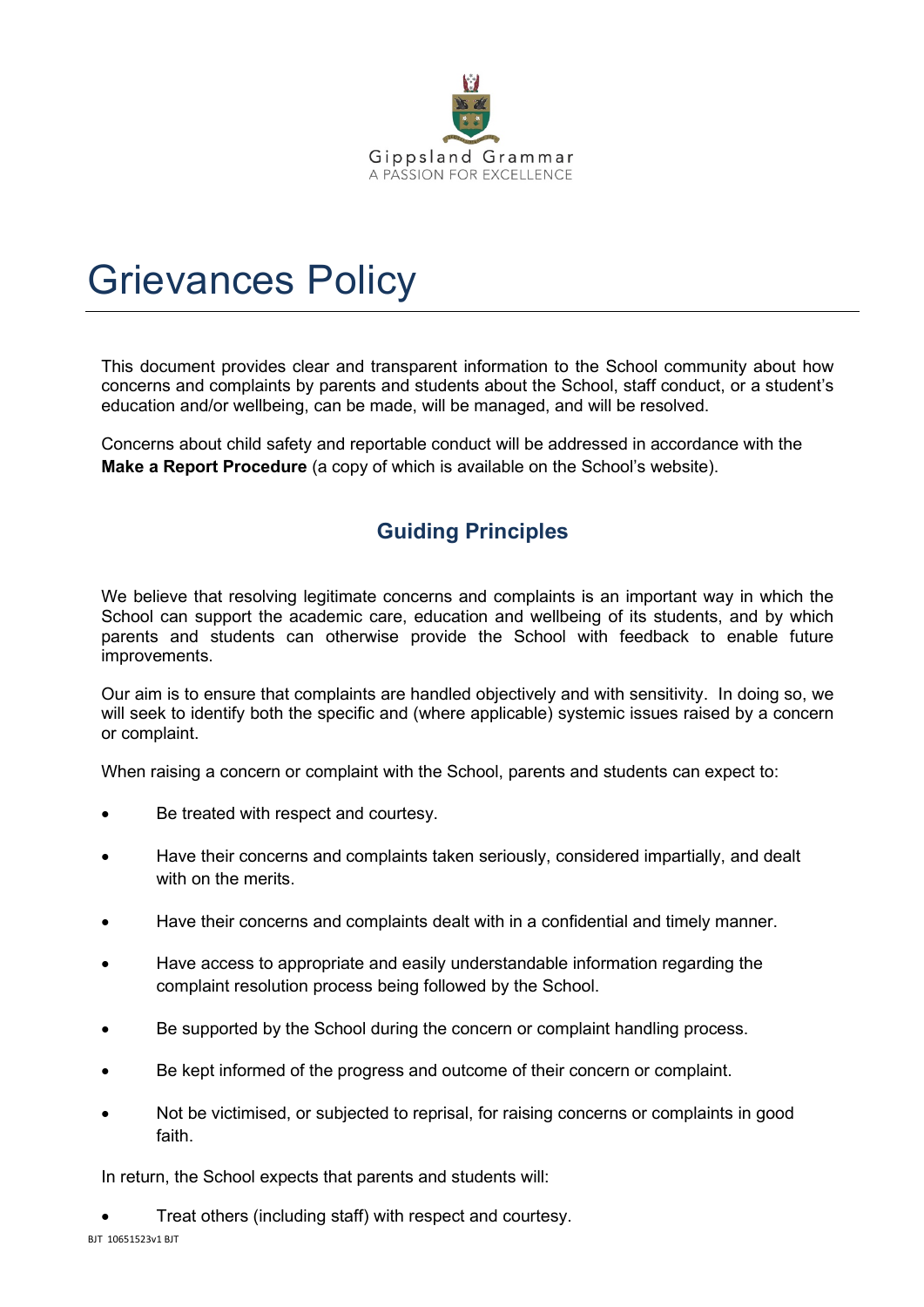- Raise concerns as soon as possible after the event giving rise to the concern or complaint has occurred.
- Provide complete and factual information about the concern or complaint.
- Ask for assistance or further information as needed.
- Act in good faith to achieve a reasonable outcome.

Please note the processes outlined in this Policy are intended to be conciliatory, non-adversarial and non-legal.

# **Framework**

The School's framework for dealing with concerns and complaints involves a three-step process, namely:

- **Stage 1** A parent or student raises a concern
- **Stage 2** A parent or student makes a complaint to the Principal
- **Stage 3** A parent or student requests a review by the Board

Our aim is for the prompt resolution of concerns, ideally without there being a need for a formal complaint to be made.

Timeframes listed in this document are only a guide, and can vary due to the nature of the concern or complaint and surrounding circumstances. Where timeframes set out in this document cannot be met, the School will strive to communicate with the affected parties about the status of the complaint, and the steps taken (or to be taken) to progress a resolution.

### **Stage 1 – Raise the concern**

At first instance, parents and students should raise their concerns directly with the School. The School must be aware of a concern about a student's education and/or wellbeing in order to resolve it, or otherwise take reasonable steps to protect its students from harm.

We believe that an issue is often best resolved closest to its source, and encourage parents to raise concerns with their child's classroom teacher in the first instance. However, depending on the severity of an issue, and whether the classroom teacher has a conflict of interest, parents and students may choose to go directly to a senior staff member (including a member of the Executive Leadership Team).

The School appreciates that creating and maintaining a child safe culture requires input from the entire School community. As such, the School is best able to provide a personalised and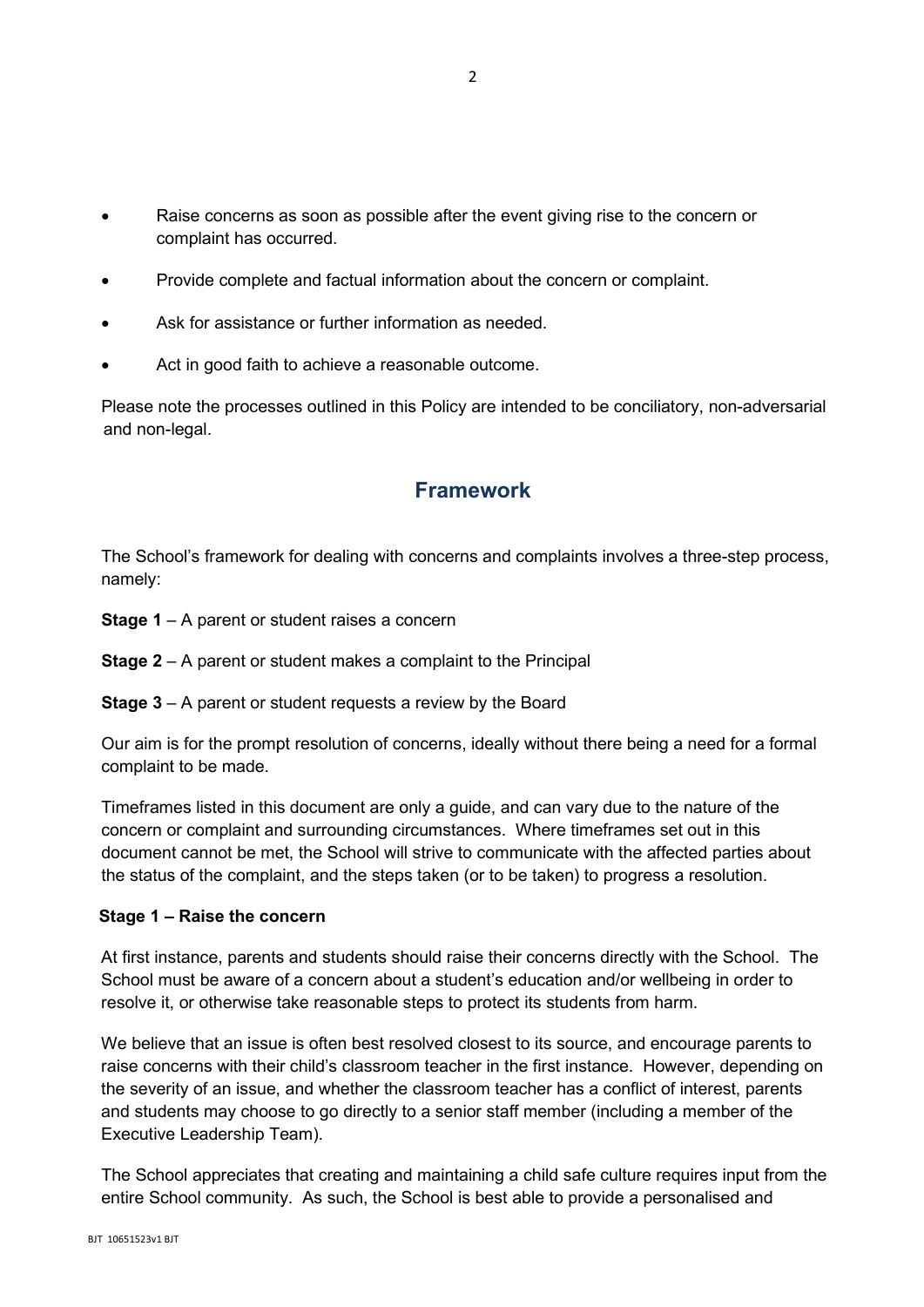student-centred approach to learning when parents and staff work directly and cohesively with one another, to resolve any issues or concerns and otherwise develop partnerships in the community.

Parents should consider the following prior to, and when raising a concern:

- Clearly identify the issue or problem prior to contacting the School.
- Identify the party or parties involved.
- Consider the outcome you are trying to achieve (while being realistic and open to other outcomes and solutions).
- Decide whether the issue or problem is in the nature of a concern, enquiry or grievance. This will help in finding a solution.
- If there is more than one issue or problem, write a list so that you are properly prepared.
- Make an appointment to meet with your child's teacher or other relevant staff member (counsellor, Head of Year) to discuss the concern - the best way to do this is to contact the School Administration via Reception to arrange a mutually convenient time for a telephone call or meeting. When contacting Reception, please identify yourself and your child, identify the person you would like to speak with, and provide a brief description of the issue you wish to speak about (for example 'homework' or 'wellbeing').
- Remain courteous and calm when conveying your concerns. The School is within its rights to terminate a conversation with a parent until such time that a courteous and calm conversation can continue.

Once a concern is raised, the School will record (either by way of an electronic file note or written correspondence) the details of the concerns including the name and contact details of the person raising the concern. The School's focus will be on understanding the nature of the problem, the party or parties involved and the nature of agreeable solutions.

Where a mutually agreed outcome is not possible, the staff member handling the concern will make a decision that aligns with the School's policies, procedures and legal obligations. This decision will be communicated in writing to the person who raised a concern, and the communication will be kept on the relevant student's (and if appropriate, staff member's) school file.

### **Stage 2 – Make a complaint**

If you are not satisfied with the way your concern has been handled, you may choose to make a complaint to the Principal. If the complaint concerns the Principal, the complaint should be made to the Board (and addressed to the Chair), in which case the Chair will manage the process outlined below on the Board's behalf.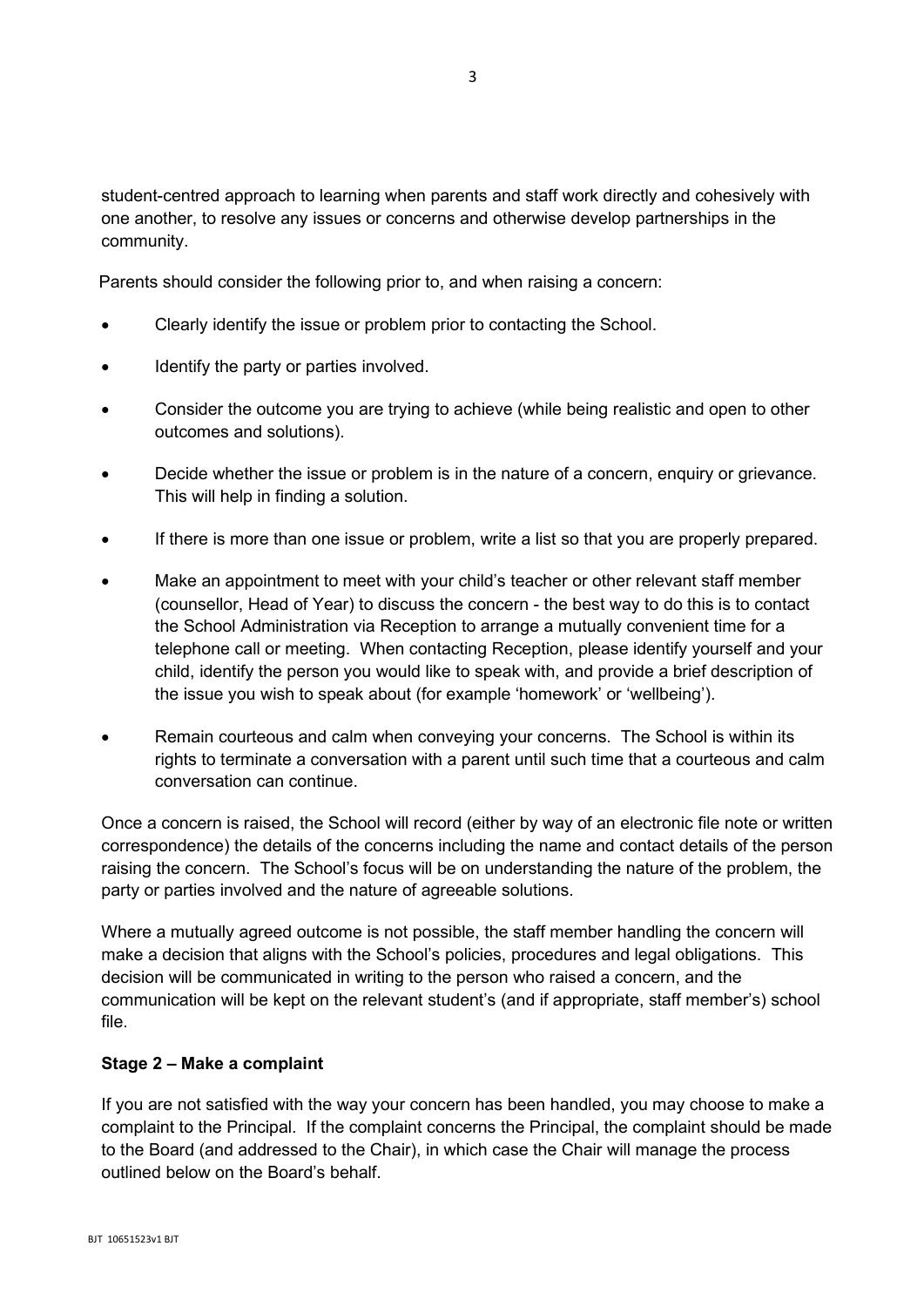You may write to the Principal, who will then acknowledge receipt of the complaint as soon as practical (being usually within three (3) *business days*), or telephone the School to arrange a meeting with the Principal. Please note that if phoning to arrange a meeting, our administration team will take your details and endeavour to confirm a meeting time as soon as it is practicable to do so.

If you arrange to meet with the Principal, you may choose to have someone else present as a support person. The support person can be a relative or a friend, but please note that the role of a support person is to provide you with support and not to act as an advocate.

Complaints to the Principal, should ordinarily be made within one calendar month of the initial concern first being raised with the School.

When the Principal is dealing with a complaint, the School's objective is to achieve a resolution by:

- Clarifying the substance of the complaint, and the steps taken by the School to address the initial concern.
- Identifying whether the complaint raises an issue regarding a breach of the School's policies.
- Identifying whether the complaint raises an issue that would be more appropriately addressed under the School's Make a Report Procedure (a copy of which is available on the School's website).
- Communicating with the relevant parent(s), student(s) and staff in an attempt to resolve the issue by agreement (where practicable).
- Failing agreement, investigating the complaint and deciding appropriate outcomes in accordance with procedural fairness principles.

The Principal may seek the assistance of a third party, including an independent mediator or external investigator, to assist with this stage. The Principal may also delegate the management of the complaint to another senior staff member where the Principal considers it appropriate to do so. Following the investigation, the staff member handling the concern will communicate with the parent and relevant parties, to discuss the outcome and an appropriate course of action (if any).

The School will aim to resolve complaints within fifteen (15) *business days* where practicable.

### **Stage 3 – Requesting a review**

If you are not satisfied that your complaint has been adequately resolved by the Principal, you may request a review. Requests for review should be made to the Board and addressed to the Chair.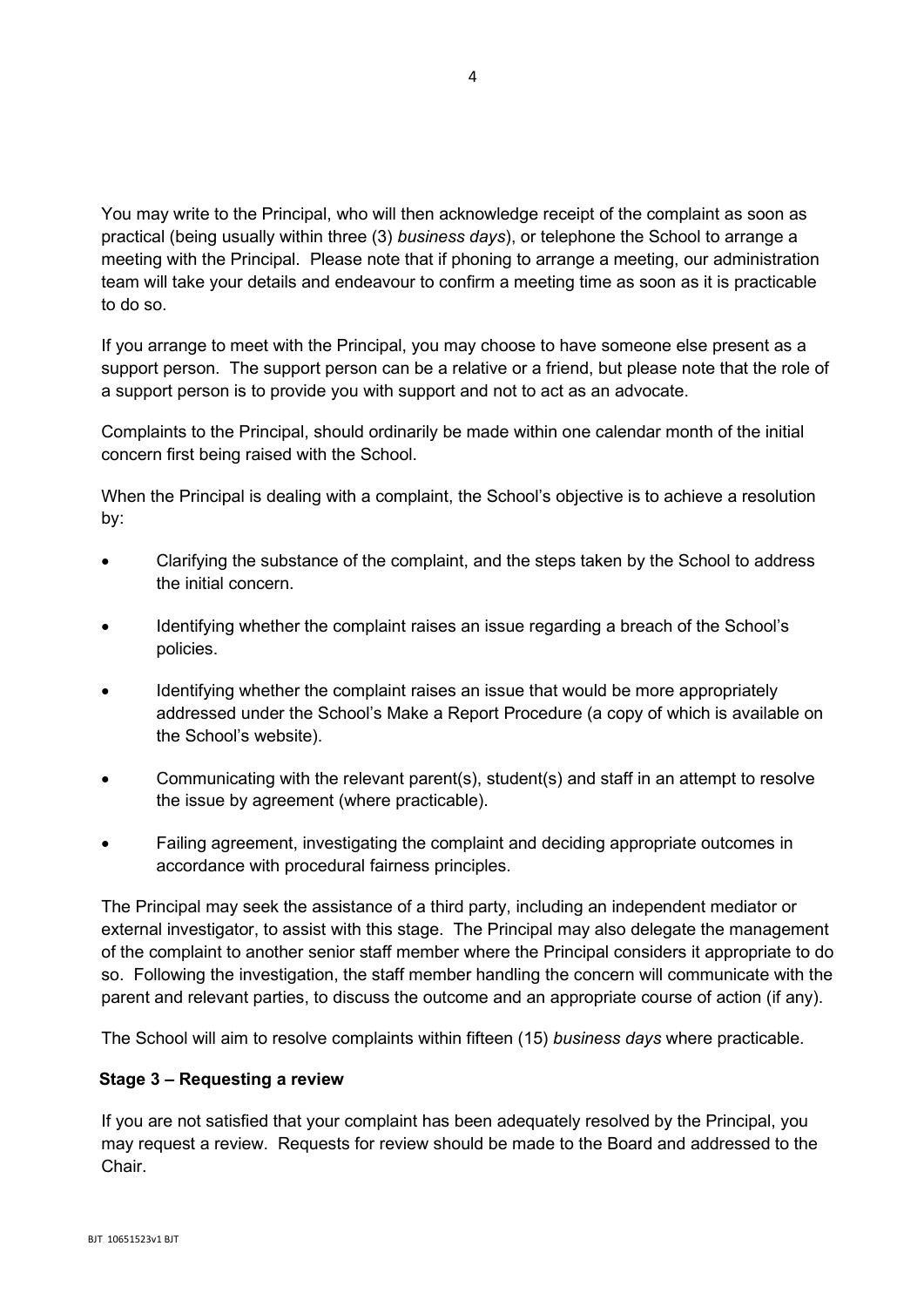Requests must be made in writing within ten (10) *business days* of the date the Principal communicated the outcome to you. The grounds for the review, and in particular any concerns with the way the relevant complaint was dealt with, must be clearly identified.

The Board may delegate all or parts of the review, including to the Chair, a sub-committee or independent investigator, however any ultimate decision will still be made by the Board.

For the avoidance of doubt, the Board will not delegate to the Principal a review of a decision he or she has already made. However, if the Board is satisfied that a complaint has not been properly raised with the Principal (and the Principal does not otherwise have a conflict of interest), it may refer the matter to the Principal to make an initial decision (noting that decision would then create a right to request a review).

The Board will aim to resolve requests for review within forty-five (45) *business days* where practicable.

# **Withdrawal of a Complaint**

A complaint can be withdrawn by a parent or student at any stage during the processes outlined in this document. A complaint can only be withdrawn by the person who made the complaint to the School.

Ideally, all complaints should be retracted in writing, however a signed and dated notation on the original record of the complaint, stating it has been withdrawn verbally, can be made by the person at the School responsible for managing the complaint.

The School will notify affected parties if a complaint is withdrawn, where considered appropriate.

# **Anonymous Complaints and Concerns**

The School is committed to dealing with concerns and complaints in accordance with the processes outlined in this document. The School respects in some cases, complainants would prefer to remain anonymous and not put a name to the concerns.

The School treats concerns about a student's education and/or wellbeing with the utmost importance, and will investigate concerns raised to the fullest extent practicable. However, anonymity can make it difficult for the School to effectively resolve concerns and complaints (particularly where the School is being asked to accept an anonymous source's version of events) and it is therefore not encouraged.

The School will maintain appropriate confidentiality, as outlined in this document, and protect the complainant's identity to the best of its ability.

## **Vexatious Concerns and Complaints**